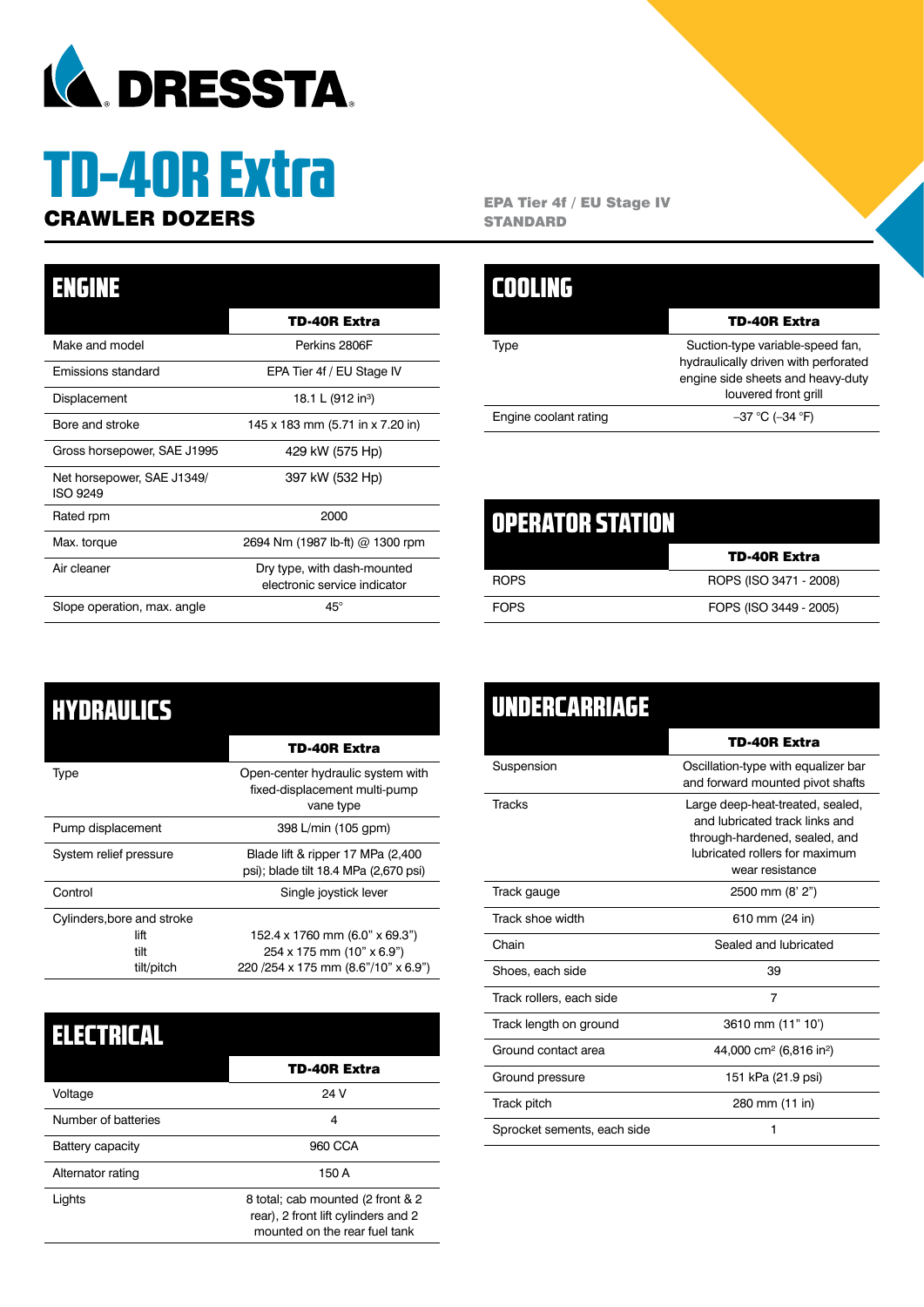# MACHINE DIMENSIONS

|                                                             | <b>TD-40R Extra</b>              |
|-------------------------------------------------------------|----------------------------------|
| A Overall height - FOPS Cab                                 | 4,060 mm (13' 10")               |
| <b>A1</b> Overall height - ROPS                             | 4,220 mm (13' 10")               |
| A2 Overall height - end of<br>exhaust pipe                  | 4,410 mm (14' 6")                |
| <b>B</b> Grouser height                                     | 93 mm (3.66 in)                  |
| <b>C</b> Ground clearance                                   | 600 mm (23.7 in)                 |
| D Overall length, base machine                              | 5,750 mm (18' 10")               |
| <b>D1</b> Length with blade                                 | 6.94 m (22 ft 9.4 in)            |
| <b>D2</b> Length with blade and<br>1-shank / 3-shank ripper | 10.350 m / 9.76 m (34 ft /32 ft) |
| <b>E</b> Track length on ground                             | $3,610$ mm $(11'10'')$           |
| <b>F</b> Width over track                                   | $3,110$ mm $(10'$ 2")            |
| <b>F1</b> Width over trunnions                              | 3,730 mm (12' 3")                |
| <b>G</b> Track gauge                                        | $2,500$ mm $(8' 2")$             |







 $\overline{\mathbf{2}}$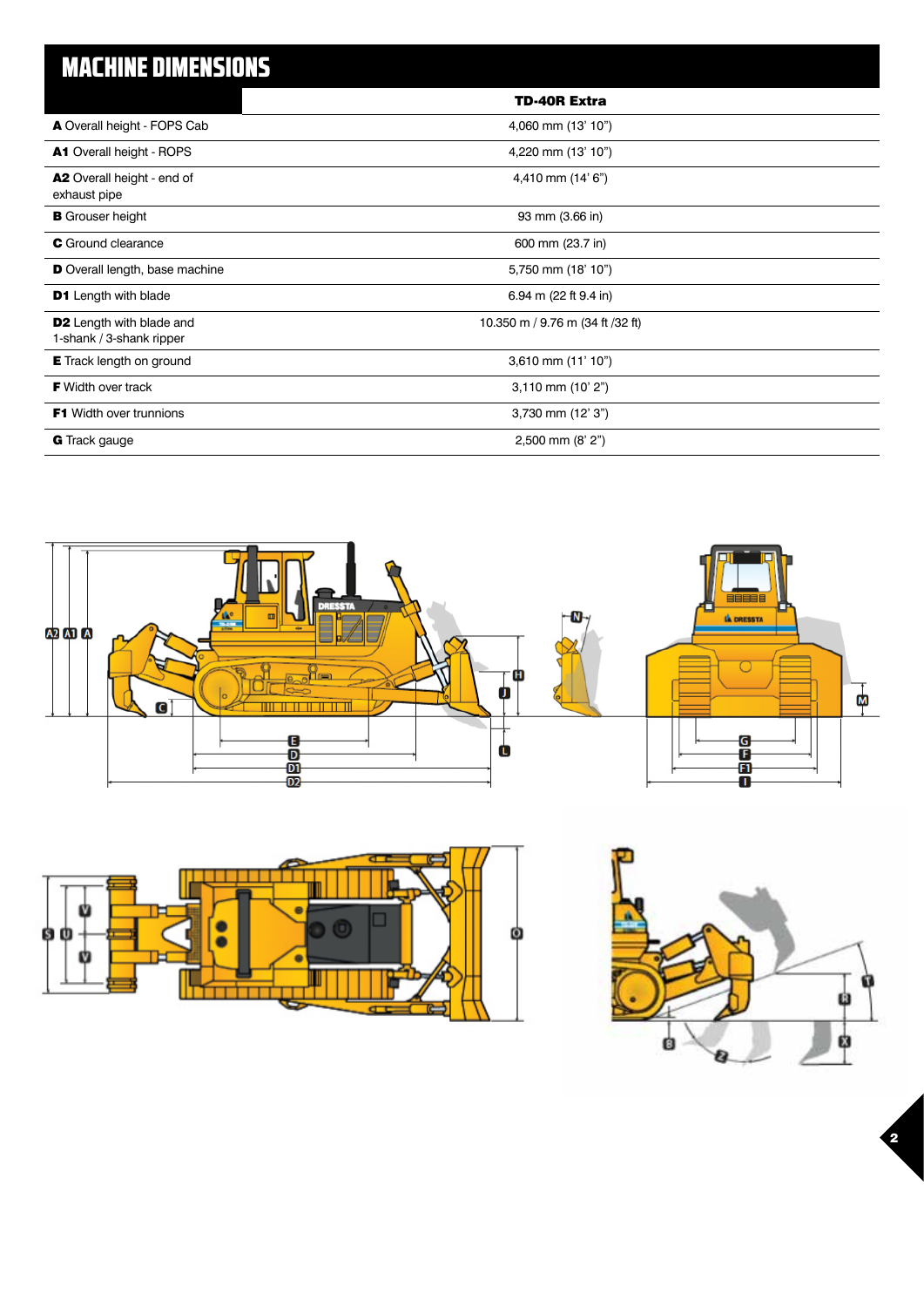# BLADE SPECS

|                                          | <b>TD-40R Extra</b>                |                                             |                                  |
|------------------------------------------|------------------------------------|---------------------------------------------|----------------------------------|
| Type                                     | Semi-U                             | <b>Full-U</b>                               | Coal                             |
| SAE capacity                             | 18.6 $m^3$ (24.3 yd <sup>3</sup> ) | 22.8 m <sup>3</sup> (29.8 yd <sup>3</sup> ) | 39.8 $m^3$ (52 yd <sup>3</sup> ) |
| <b>H</b> Blade height                    | 2,230 mm $(7' 4")$                 | $2,260$ mm $(7'5")$                         | $2,500$ mm $(8' 2")$             |
| I Blade width                            | 4,810 mm (15' 9")                  | 5,180 mm (17')                              | 6850 mm (22' 6")                 |
| J Blade lift height                      | 1,530 mm (5' 0.2")                 | 1,530 mm (5' 0.2")                          | 1,460 mm (4' 9.5")               |
| <b>K</b> Blade angle                     | $\overline{\phantom{a}}$           | $\overline{a}$                              |                                  |
| L Blade digging depth                    | 830 mm (32.7 in)                   | 830 mm (32.7 in)                            | 875 mm (34.4 in)                 |
| <b>M</b> Maximum tilt                    | 1,150 mm (45.3 in)                 | 1,250 mm (49.2 in)                          | 1,650 mm (65 in)                 |
| <b>N</b> Maximum blade pitch adjustment  | $10^{\circ}$                       | $10^{\circ}$                                | $10^{\circ}$                     |
| <b>O</b> Overall width with blade angled | $\overline{\phantom{a}}$           | $\overline{\phantom{a}}$                    | $\overline{\phantom{a}}$         |

# RIPPER

|                                               | TD-40R Extra<br>Parallelogram ripper with hydraulic pitch adjustment |                                   |                            |
|-----------------------------------------------|----------------------------------------------------------------------|-----------------------------------|----------------------------|
| Type                                          |                                                                      |                                   |                            |
|                                               | <b>Single-shank</b><br>(Standard)                                    | <b>Single-shank</b><br>(Deep Dig) | Multi-shank<br>$(3-shank)$ |
| <b>R</b> Maximum clearance under tip (raised) | 1,000 mm (39 in)                                                     | 720 mm (28 in)                    | 950 mm (37 in)             |
| <b>S</b> Overall beam width                   | 1,670 mm (65.7 in)                                                   | 1,670 mm (65.7 in)                | 2,880 mm (113.5 in)        |
| <b>T</b> Slope angle (full raise)             | $30.8^\circ$                                                         | $30.8^\circ$                      | $30.8^\circ$               |
| <b>U</b> Ripping width                        |                                                                      |                                   | 2,380 mm (94 in)           |
| V Spacing center to center                    | $\overline{\phantom{a}}$                                             | $\overline{\phantom{a}}$          | 1,190 mm (47 in)           |
| <b>X</b> Maximum penetration                  | 1,290 mm (51 in)                                                     | 1,670 mm (66 in)                  | 1,000 mm (39 in)           |
| <b>Z</b> Maximum pitch adjustement            | $25.1^\circ$                                                         | $25.1^\circ$                      | $25.1^\circ$               |
| Penetration force                             | 200 kN (44,960 lb)                                                   | 200 kN (44,960 lb)                | 205 kN (46,084 lb)         |
| Pryout force                                  | 612 kN (137,578 lb)                                                  | 612 kN (137,578 lb)               | 622.5 kN (139,938 lb)      |
| Shank positions (vertical)                    | 4                                                                    | 4                                 | 2                          |
| Weight of ripper incl. shank(s)               | 8,356 kg (18,422 lb)                                                 | 8,461 kg (18,653 lb)              | 8,728 kg (19,242 lb)       |
| Weight of shank                               | 668 kg (1,473 lb)                                                    | 773 kg (1,704 lb)                 | 570 kg (1,260 lb)          |

| OPERATING WEIGHTS                                                                                                                                       |                        |  |  |
|---------------------------------------------------------------------------------------------------------------------------------------------------------|------------------------|--|--|
|                                                                                                                                                         | TD-40R Extra           |  |  |
| Base weight with Semi-U blade<br>w/tilt, single-shank ripper,<br>standard equipment, cab ROPS/<br>FOPS, full fuel tank, and 79 kg<br>[175 lb] operator) | 67,850 kg (149,584 lb) |  |  |
| <b>Optional components</b>                                                                                                                              |                        |  |  |
| Ripper w/3 shanks                                                                                                                                       | $+372$ kg (820 lb))    |  |  |
| <b>Track shoes</b>                                                                                                                                      |                        |  |  |
| 660 mm (26 in)                                                                                                                                          | + 335 kg (740 lb)      |  |  |
| 762 mm (30 in)                                                                                                                                          | + 760 kg (1677 lb)     |  |  |
| 800 mm (31.5 in)                                                                                                                                        | $+920$ kg (2030 lb)    |  |  |

| <b>SERVICEABILITY</b>    |                      |
|--------------------------|----------------------|
|                          | TD-40R Extra         |
| <b>Refill capacities</b> |                      |
| Fuel tank                | 1270 L (340 US gal)  |
| Cooling system           | 89.5 L (23.6 US gal) |
| Engine oil               | 65 L (17.17 US gal)  |
| Transmission system      | 270 L (71 US gal)    |
| Final drive, each side   | 85 L (22.5 US gal)   |
| Hydraulic reservoir      | 184 L (48.6 US gal)  |
| AdBlue (DEF)             | 44 L (12 US gal)     |

3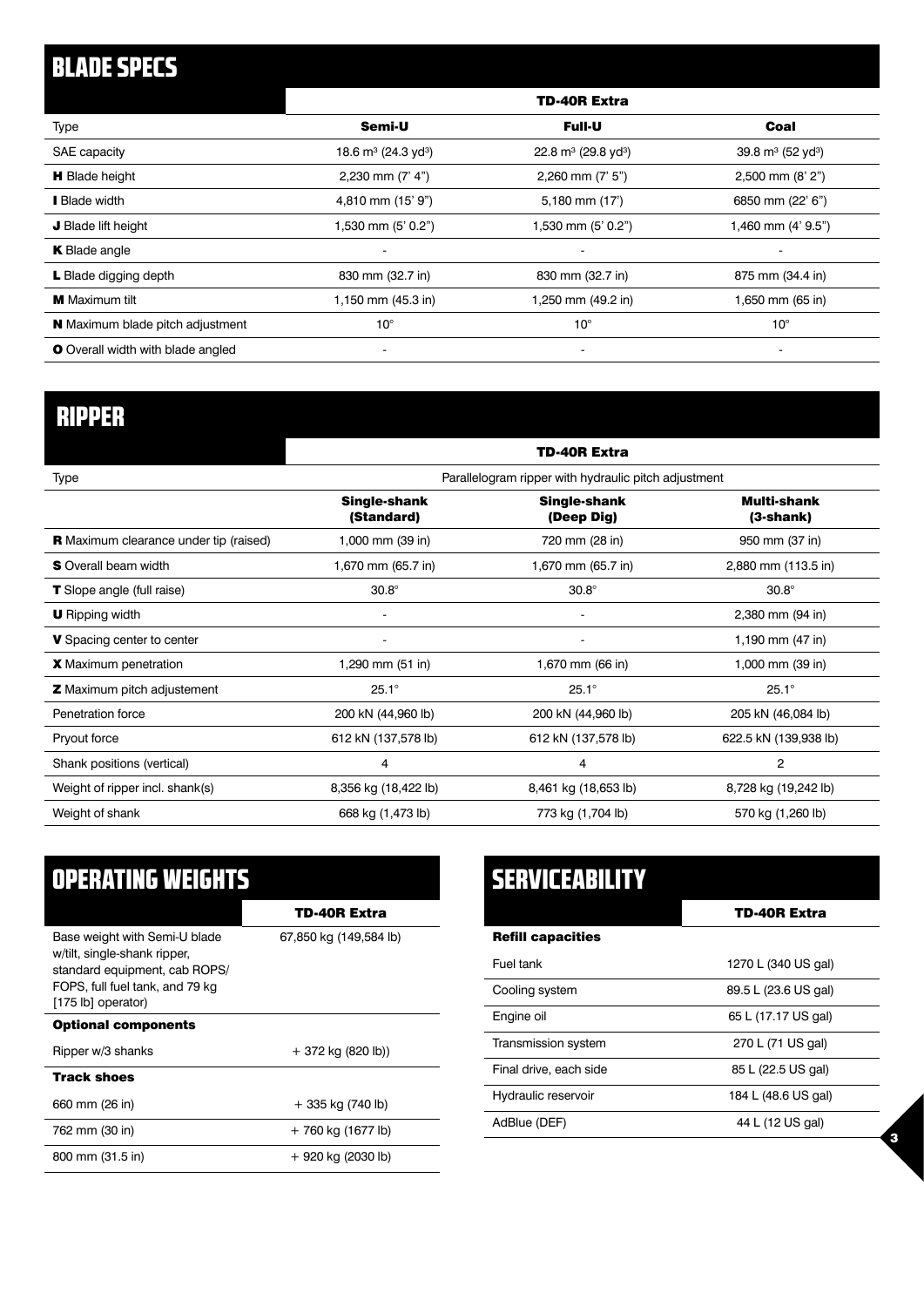## **POWERTRAIN**

|                     | TD-40R Extra                                                                                                                                                                                                                                                                                                                                                                                                                                                            |
|---------------------|-------------------------------------------------------------------------------------------------------------------------------------------------------------------------------------------------------------------------------------------------------------------------------------------------------------------------------------------------------------------------------------------------------------------------------------------------------------------------|
| Transmission        | Single stage 432 mm (17 in)<br>torque converter with a 2.3:1<br>stall ratio drives to transmission<br>through a double universal<br>joint. Modular, countershaft type<br>power shift transmission, electro-<br>hydraulic control. Preset travel<br>speed and auto-downshift.                                                                                                                                                                                            |
| Steering            | Exclusive 2-speed geared steering<br>module provides gradual turns<br>while maintaining full power to<br>both tracks, plus conventional<br>clutch-brake performance for tight<br>or pivot turns. Coupled to 3-speed<br>transmission, the 2-speed steering<br>provides 6 forward and 6 reverse<br>speeds. The left hand joystick<br>controls transmission and steering<br>drive for up and down gearshifting,<br>steering, high/low selection and<br>LH/RH gradual turn. |
| <b>Final drives</b> | Double-reduction planetary<br>type final drives mounted<br>independently of track frames and<br>dozer push arms for isolation from<br>shock loads.                                                                                                                                                                                                                                                                                                                      |
| Total ratio         | 28.1 to 1                                                                                                                                                                                                                                                                                                                                                                                                                                                               |

| Travel speeds           |       |                                                                                                                                  |                                                                                                |  |
|-------------------------|-------|----------------------------------------------------------------------------------------------------------------------------------|------------------------------------------------------------------------------------------------|--|
| Gear                    | Range | <b>Forward</b>                                                                                                                   | <b>Reverse</b>                                                                                 |  |
|                         |       | $km/h$ (mph)                                                                                                                     | km/h (mph)                                                                                     |  |
| 1st                     | Low   | 3.2(2.0)                                                                                                                         | 4.1(2.5)                                                                                       |  |
|                         | High  | 4.1(2.5)                                                                                                                         | 5.2(3.2)                                                                                       |  |
| 2 <sub>nd</sub>         | Low   | 5.2(3.2)                                                                                                                         | 6.5(4.0)                                                                                       |  |
|                         | High  | 6.7(4.2)                                                                                                                         | 8.4(5.2)                                                                                       |  |
| 3rd                     | Low   | 9.4(5.8)                                                                                                                         | 11.7 (7.3)                                                                                     |  |
|                         | High  | 12.0 (7.5)                                                                                                                       | 14.9 (9.3)                                                                                     |  |
| Maximum<br>drawbar pull |       |                                                                                                                                  | 1225 kN (275391 lb)                                                                            |  |
| <b>Brakes</b>           |       |                                                                                                                                  |                                                                                                |  |
| Service                 |       |                                                                                                                                  | Spring applied hydraulically<br>released multi-disc wet brakes.<br>Foot pedal piloted control. |  |
| Parking                 |       | The steering brakes also<br>act as service and parking<br>brakes. Service brakes are<br>transmission safety lever is<br>cut off. | locked automatically when the<br>actuated or when the engine is                                |  |

4

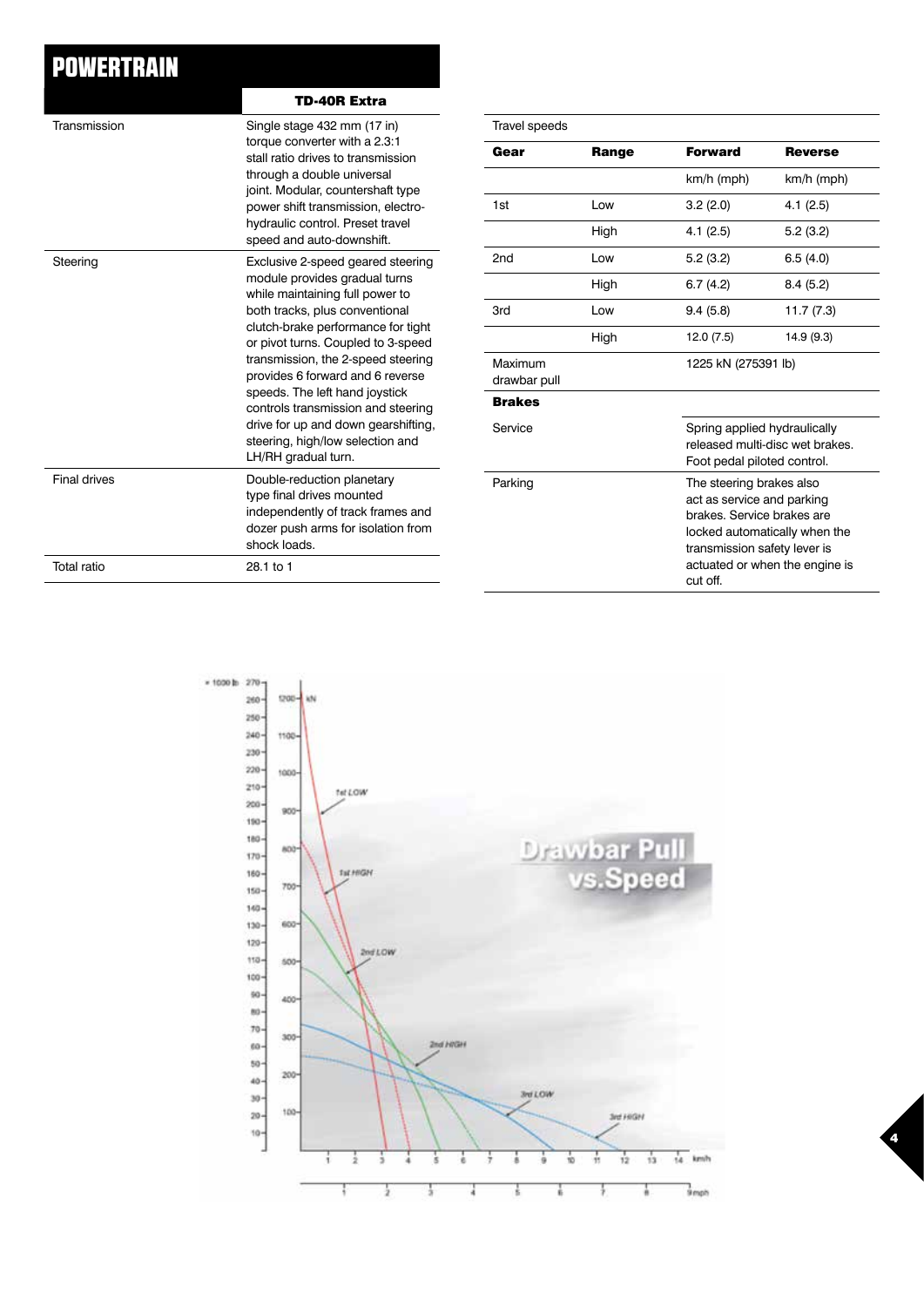#### ENGINE

Engine, Perkins 2806F, Tier 4 Final, emission certified, turbocharged, with High Pressure Injection (HPI), Selective Catalytic Reduction (SCR), Electronic Controls (ECM) 397 kW (530 fwhp)

Air cleaner, dry type with exhaust aspirated primary, safety elements and service indicator

Antifreeze, -37°C (-34°F)

Cooling module; includes radiator, transmission oil cooler, hydraulic oil/fan drive oil cooler, fuel cooler, charge air cooler (CAC); isolation mounted

Coolant filter conditioner

Exhaust, resonator with elbow

Fan, hydraulically driven, suction type, variable speed

Filters, engine oil, full flow and bypass with replaceable "spin-on" elements

Fuel strainer

Starting aid - ether start, automatic

Water separator, fuel system

#### DRIVETRAIN

Torque converter, single stage

Transmission: power shift, 3 speeds forward, 3 reverse, combined with 2 speed steering provides 6 speeds forward, 6 reverse, preset travel speed selection and auto-downshift

Steering, planetary type, 2 speed, left hand single lever control (joystick)

Filters, power train, equipment hydraulics, "spin-on" micro glass type Brakes, foot, spring applied, hydraulically released

Decelerator - right foot pedal; brake - center foot pedal

#### OPERATOR'S ENVIRONMENT

Air conditioner/heater/pressurizer/defroster, underseat mounted; A/C condenser mounted behind roof

AM/FM radio

Cab with 2 post ROPS, sound suppression, 4 wipers w/washers, inside mirror, dome light, tinted safety glass and air recirculation system (approved according to ROPS - SAE J1040 and FOPS - SAE J231)

Seat, air suspension type, fabric cover, adjustable with arm rests, swivel 14° to right

Seat belt (SAE J386) - 3" wide, retactable

Sun visor, front cab window

Tools compartment

#### INSTRUMENTATION

Electronic Monitoring System, LCD display:

Normal and diagnostic operating modes for engine and drive train, houmeter, gear, range

Gauges: voltmeter (battery charge), drive train oil temperature, fuel level, coolant temperature, tachometer (engine rpm), AdBlue® tank level

Engine and drive train diagnostics program indicator lights

Warning lights: engine ECM status, high drive train oil temperature, low coolant level, low engine oil pressure, high coolant temperature, low fuel level, high exhaust system temperature, AdBlue® tank low level, battery charge level, low transmission/clutch oil pressure

Warning lights - filters: air cleaner filter, exhaust system (SCR) filter, fan drive system filter, hydraulic oil filters, drive train pressure filter

Audible alarm for low coolant level, low engine oil pressure, high coolant temperature

#### **ELECTRICAL**

Alarm back-up

Alternator 150 A

Batteries, 4x 12 V, 1920 CCA, maintenance free, cold start

Horn

Cab lights: 2 front, 2 rear

Lights with guards: 2 front lift-mounted cylinders, 2 rear fuel tank mounted

Receptacle, charging

Starting, 24 V

#### UNDERCARRIAGE

Track adjusters, hydraulic

Track chain guides, integral

Track chain, sealed and lubricated (LTS) with split master link, 39 links

Track frame, 7 roller, 2500 mm (98") gauge, oscillating type, lifespan lubricated rollers and idlers

Track shoes, 610 mm (24") severe service grousers

#### GUARDS

Guards: crankcase (hinged) with front pull hook, transmission, fan, radiator and sprocket rock and dirt deflector

Engine hood, solid, sloped

Engine side doors, hinged, perforated type

Final drive seal guard

Radiator guard doors, louvered, two-piece, hinged

#### HYDRAULIC CONTROLS

Hydraulic control, 3-spool, 1 lever with pilot operated blade control (lift/tilt), ready for ripper

#### OTHER STANDARD EQUIPMENT

Cylinders, lift, with quick drop valve Diagnostic centers for power train and equipment hydraulic pressures Drawbar, fixed counterweight, 2900 kg (6400 lbs) Ecological drains for engine oil, radiator coolant and hydraulic oil Parts manual and operator's manual

5

Rear operator platform